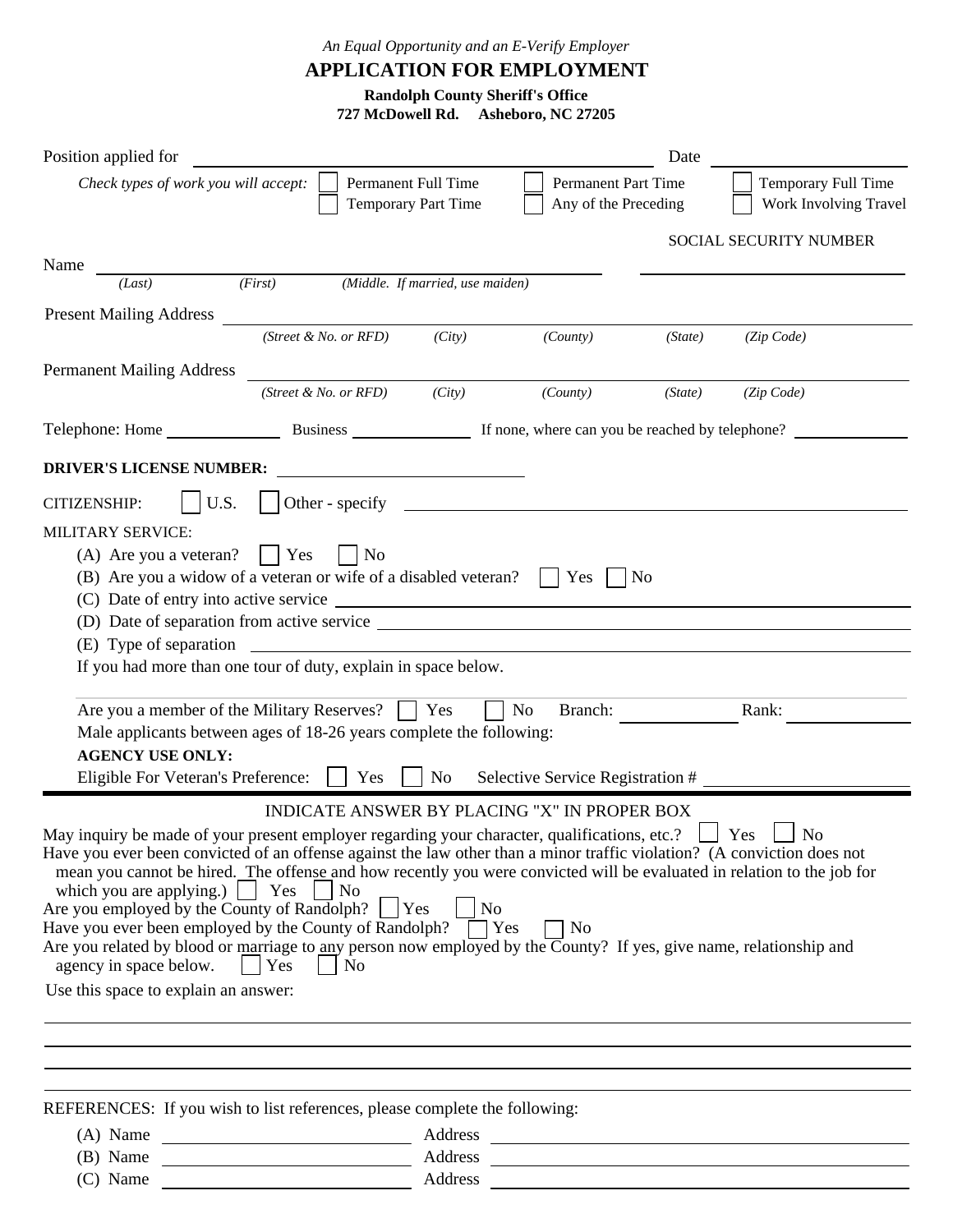| Date of Birth:                                                                                                      | (mo) (day) (year)                                                                                                    | Sex:<br>check (male) (female) |                                     |    | Height:                             |                 |                            | Weight:                                   |                  |
|---------------------------------------------------------------------------------------------------------------------|----------------------------------------------------------------------------------------------------------------------|-------------------------------|-------------------------------------|----|-------------------------------------|-----------------|----------------------------|-------------------------------------------|------------------|
|                                                                                                                     | EDUCATION: Give your complete educational history below:                                                             |                               |                                     |    |                                     |                 |                            |                                           |                  |
| Elementary                                                                                                          | Name                                                                                                                 |                               | Location                            |    | <b>Ending Date</b>                  |                 |                            | Circle highest school year completed      |                  |
| $\alpha$<br><b>High School</b>                                                                                      | <u> 1980 - Jan Stein Harry Harry Harry Harry Harry Harry Harry Harry Harry Harry Harry Harry Harry Harry Harry H</u> |                               |                                     |    |                                     |                 | 1 2 3 4 5 6 7 8 9 10 11 12 |                                           |                  |
| Did you either graduate from high school or pass the High School Equivalency Test?<br>Yes<br>No                     |                                                                                                                      |                               |                                     |    |                                     |                 |                            |                                           |                  |
| Education<br>Beyond High<br>School                                                                                  | Name and Location                                                                                                    |                               | Attended<br>From<br>Mo. Yr. Mo. Yr. | To | Circle<br>Number Years<br>Completed | Credit<br>Hours | Did you<br>Graduate?       | Degree or<br>Diploma and<br>Year Received | Major<br>Subject |
| College or<br>University                                                                                            |                                                                                                                      |                               |                                     |    | 1 2 3 4                             |                 |                            |                                           |                  |
| Graduate or<br>Professional                                                                                         |                                                                                                                      |                               |                                     |    | 1 2 3 4                             |                 |                            |                                           |                  |
| Other<br>Education,<br>Internship, etc.                                                                             |                                                                                                                      |                               |                                     |    | 1 2 3 4                             |                 |                            |                                           |                  |
| List fields of work for which you are licensed, registered, or certified, giving date(s) and source(s) of issuance. |                                                                                                                      |                               |                                     |    |                                     |                 |                            |                                           |                  |
| List typing and shorthand skills, machines you can operate, and other skills in which you are proficient.           |                                                                                                                      |                               |                                     |    |                                     |                 |                            |                                           |                  |

If the position applied for calls for specific courses, indicate courses and credits received.

EMPLOYMENT RECORD: Answer questions for recent and relevant periods of employment. Include previous employment with the County of Randolph, military service and related volunteer work. Failure to give complete information may result in rejection of your application. Begin with your present or last position. If more space is needed, use a continuation sheet.

| Title of present or last position                        | <u> 1980 - Jan Samuel Barbara, político establecera en la propia de la propia de la propia de la propia de la pro</u> | <b>STARTING</b><br>SALARY ______________     | LAST                                                                                                                  |
|----------------------------------------------------------|-----------------------------------------------------------------------------------------------------------------------|----------------------------------------------|-----------------------------------------------------------------------------------------------------------------------|
|                                                          | Name and title of supervisor                                                                                          |                                              | <u> 1989 - Johann Stein, markin film ar yn y breninn y breninn y breninn y breninn y breninn y breninn y breninn </u> |
| Date employed                                            |                                                                                                                       |                                              |                                                                                                                       |
| Date separated                                           |                                                                                                                       |                                              |                                                                                                                       |
| Years Months<br>Full-time                                | <b>Duties</b>                                                                                                         |                                              |                                                                                                                       |
| Part-time<br>Years<br><b>Months</b>                      |                                                                                                                       |                                              |                                                                                                                       |
| If part-time, number of<br>hours worked per week _______ |                                                                                                                       | <u> 1989 - Jan Salaman Salaman (j. 1989)</u> |                                                                                                                       |
|                                                          |                                                                                                                       |                                              |                                                                                                                       |
| Title of next to last position                           |                                                                                                                       | <b>STARTING</b>                              | <b>LAST</b>                                                                                                           |
|                                                          |                                                                                                                       |                                              |                                                                                                                       |
| Date employed                                            |                                                                                                                       |                                              |                                                                                                                       |
| Date separated                                           |                                                                                                                       |                                              |                                                                                                                       |
| Months<br>Full-time<br>Years                             | Duties                                                                                                                |                                              |                                                                                                                       |
| Part-time Years<br><b>Months</b>                         |                                                                                                                       |                                              |                                                                                                                       |
| If part-time, number of<br>hours worked per week ______  |                                                                                                                       |                                              |                                                                                                                       |
|                                                          |                                                                                                                       |                                              |                                                                                                                       |

Reason for leaving